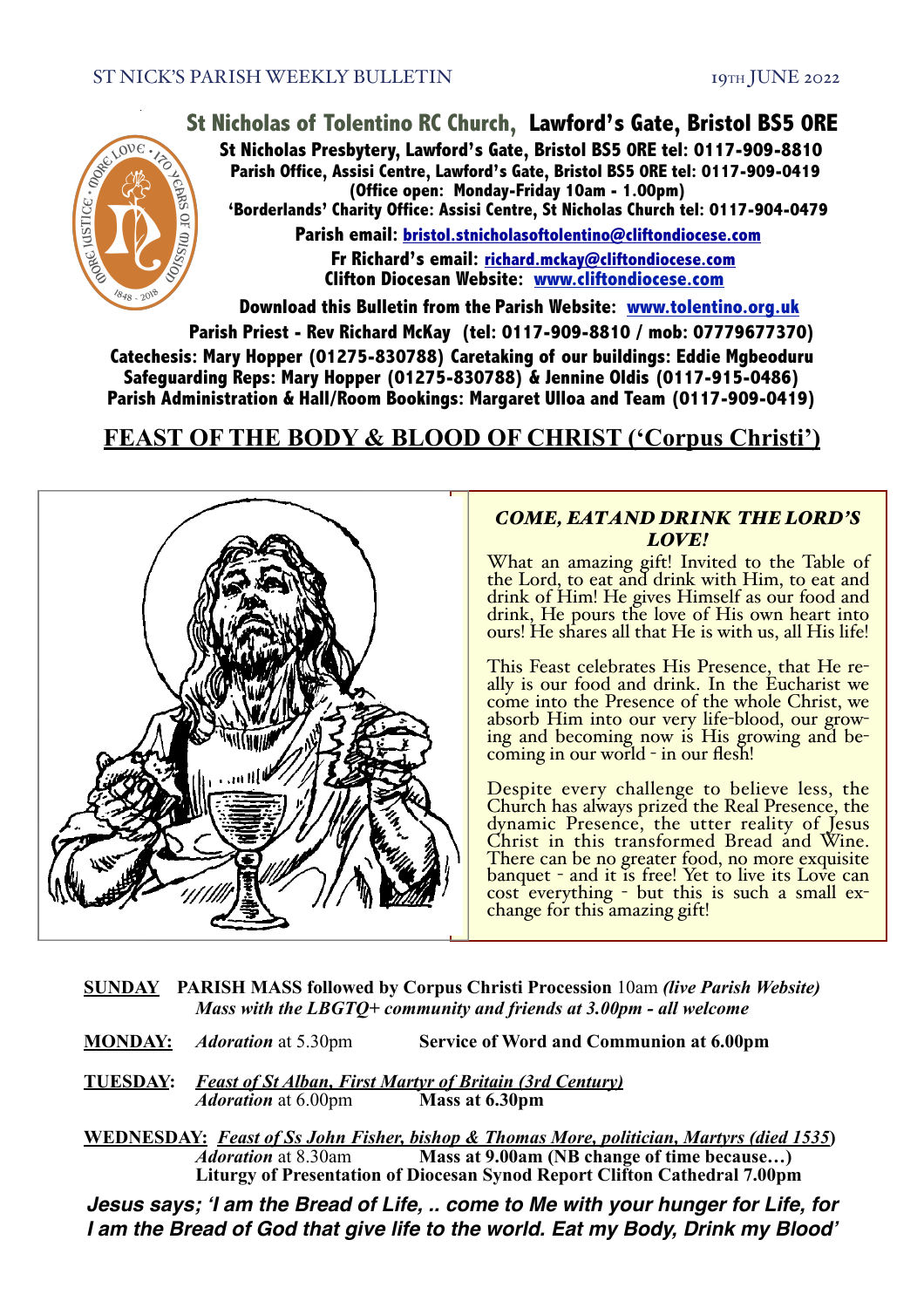### ST NICK'S PARISH WEEKLY BULLETIN 19TH JUNE 2022

### **THURSDAY:** *Feast of the Birth of John the Baptist Adoration* at 11.30am **Mass at 12.00 noon**

**FRIDAY:** *FEAST OF THE SACRED HEART OF JESUS Adoration* at 8.30am **Mass** at 9.00am

**SATURDAY:** *Feast of the Immaculate Heart of Mary Adoration* at 9.30am Lay Eucharistic Ministers Training until **Service of Word & Communion at 12 noon** *Sacrament of Reconciliation:* **after Mass & 4.00-4.30pm**

*TODAY:* [1] We celebrate the **Feast of the Body and Blood of Christ ('Corpus Christi'),**giving thanks to God for the 'inestimable gift' of all Jesus' love and life given us in the Eucharist we share Sunday by Sunday. In the Eucharist we meet the Crucified and Risen Christ, we enter into the liberation Jesus gained for us by his Death and Resurrection. There is no food or drink more wonderful, more life-giving than Jesus in the Eucharist. What could be more important than meeting coming and feasting on Him at Mass each Sunday?

[2] The **Mass will conclude with a Corpus Christi Procession** through the School Grounds (weather permitting). Let us express our love for the Christ we meet in the Eucharist and our gratitude for this most wonderful Sacrament by sharing in this Prayer Procession.

[3] **Mass with the LBGTQ+ community and friends** at 3.00pm - all welcome including those unable to attend our 10am Mass

*NEXT SUNDAY:* [1] Green vestments return to Sunday Mass with the **Thirteenth Sunday of the Year**. The Liturgical colour Green symbolises Hope and Growth - our hope in Christ's saving love and our growing as a global community of missionary disciples. We celebrate Jesus Christ who calls us to follow Him, work with Him, proclaim His love to our world. If we embrace His love, He sets us free to become His love in our world, bringing healing and the hope of justice and peace.

[2] Our parish was recognised a few years ago as the first 'Church of Sanctuary' by the City of Sanctuary movement. We welcome the Co-ordinator of 'Bristol City of Sanctuary' who will make an Appeal to support its work of advocating and serving our asylum commu- nity in the Bristol area. Please be generous.

*DIOCESAN PRAYER* The Diocese prays for the Parishes in Communion for Mission of the Assumption of Our Lady, Chippenham and St Patrick's, Corsham served by Fr Michale Fountaine and both their communities.

*PRAY FOR THIS WEEK'S PARISH MINISTRY OR MISSION* This week we pray for the Ministry of our **SVP Conference (Society of St Vincent de Paul)** who meet fortnightly to co-ordinate care for the lonely and impoverished of our inner city. They offer practical help especially visiting. They really want to recruit new and younger members to carry on and develop this work of mission, seeking to be 'Good news to the Poor'. Please contact Pe- ter Sorhaindo or Mary Otoo for further information.

# *COLLECTIONS LAST WEEK*

Env £161.00 + Loose £183.57 + Card Reader £49.15 + S/O £111.05 = £504.77 - thank you **Caritas Fund** £500.00 **CAFOD** £30.00 - many thanks for your donations

*DATES FOR THE DIARY* 19th June **Feast of the Body & Blood of Christ (Corpus Christi) with Procession** 22nd June Presentation of Diocesan Synod Report at Clifton Cathedral at 7.00pm<br>23rd June Lav Ministers of the Eucharist Training [catch-up 2] Church 6.30-8.00p Lay Ministers of the Eucharist Training [catch-up 2] Church 6.30-8.00pm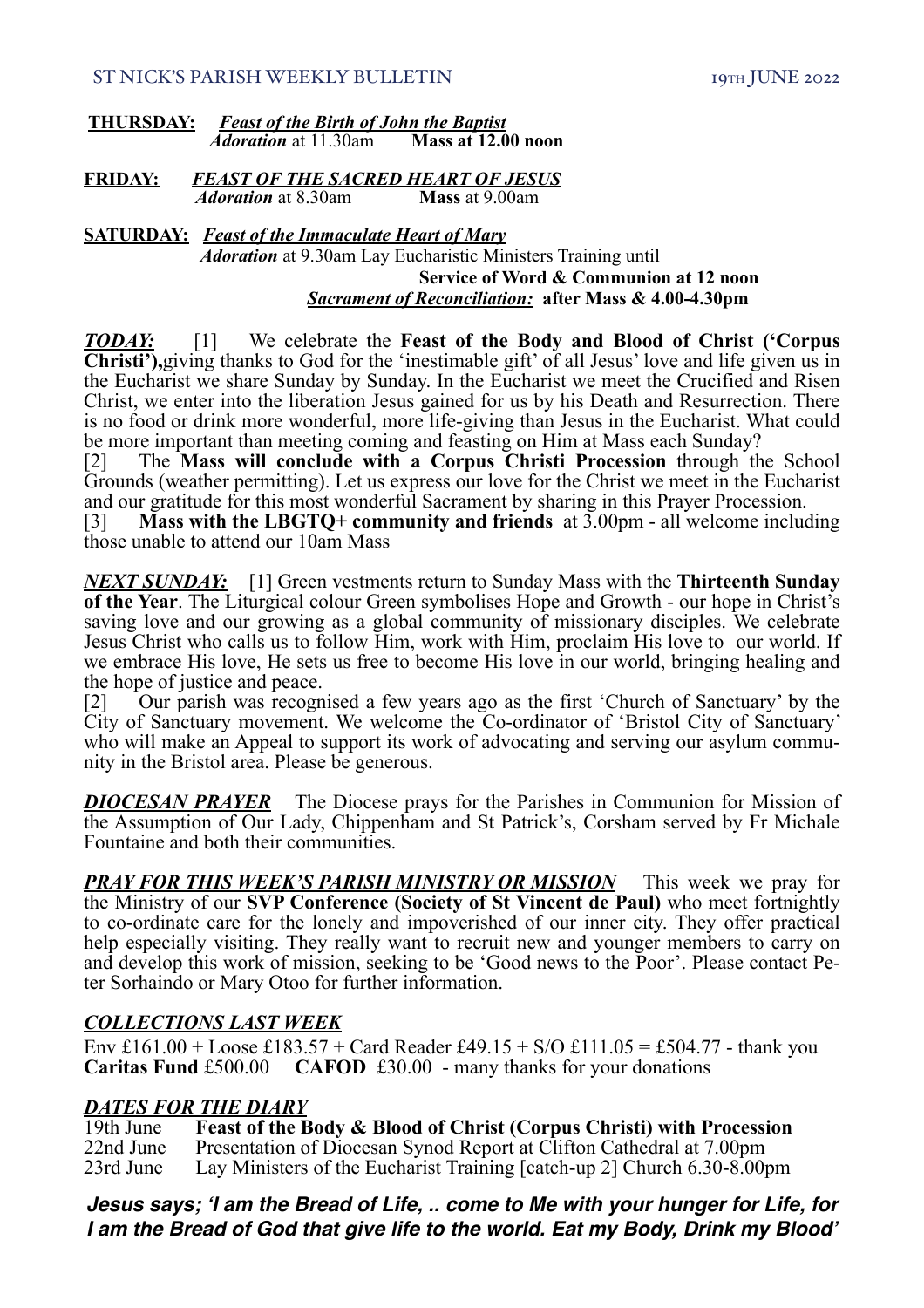25th June Lay Ministers of the Eucharist Training [3] 9.30am to after 12 noon Mass 29th June **Feast of Ss Peter & Paul (HolyDay of Obligation)** 30th June Lay Ministers of the Eucharist Training [catch-up 1] Church 6.30-8.00pm 2nd July Prayer Morning for all Lay Minsters of the Eucharist 9.30am-1.00pm 2nd July Mass Celebrating Marriage with Bp Declan in Clifton Cathedral at 12noon 3rd July Commissioning & Recommissioning of all Lay Ministers of Eucharist at 10am Mass 5th July Newly-elected Parish Pastoral Council meets at 7.15pm (Assisi Centre)<br>9th July Ordination of Joseph Meigh to the priesthood at Clifton Cathedral at 1 Ordination of Joseph Meigh to the priesthood at Clifton Cathedral at 11.00am 10th July **First Eucharist Sunday at 10.00am Mass** 10th July Diocesan Glastonbury Pilgrimage 15-17th July National Quest Conference in Bristol 20th July St Nicholas of Tolentino School Leavers and End of Year Mass at 9.30am 20th July Ashley Churches Together Serving (ACTS) meets Parkway Methodist 12.30pm

*MASS WITH BISHOP DECLAN IN CELEBRATION OF MARRIAGE* As in previous years, we are invited to celebrate and value the vocation to Christian Marriage at this special Mass in Clifton Cathedral on Saturday 2nd July at 12 noon. He would like to invite personal- ly couples who are celebrating their wedding in 2022 or are celebrating special anniversaries (25, 40, 50, 60, etc). Please let Richard know if you have such an event this year.

*VOLUNTEERS NEEDED:* [1] To help Carol Strainge with re-opening and running **our 'Repository Shop' in the Parish Hall** during refreshments after Mass on Sundays. It will involve setting up, ordering items, occasional stock-taking etc. For information please contact Richard and Carol as soon as possible

[2] We need **a couple of volunteers with some admin and person skills to give a morn- ing (10.00-1.00pm) in the parish office**. There are increasing demands as the ministry of the Parish Office grows as the 'Pastoral interface' with our local community in its many needs. At the moment there is no-one to staff the Office on Tuesday and Friday mornings. If you can help, please see Richard or Margaret. Thank you.

*ELECTIONS TO OUR PARISH PASTORAL COUNCIL* This year we have had 12 nominations. Because we are electing 12 members there is no need for personal voting so voting will not be necessary and all those nominated are duly deemed elected to the Parish Pastoral Council. They are as follows: *Debo Ademuyewo, Marta Bolognani, Jacqueline Che- nier, Christopher Chipato, Reagan D'Mello, David Maggs, Jennine Oldis, Eneyi Pemu, Mairead Samuel, Eustace Tameh, Ashley Tardivo, Margaret Ulloa. Ex-Officio members are Richard McKay (parish priest), Mary Hopper (pastoral assistant/catechesis co-ordinator), Andrew Bent (trainee deacon)*. **I want to thank all those who allowed themselves to be**  nominated and are willing to serve our parish with servant-leadership at a very important period in our parish's development as we transition to a lay-led parish and embrace synodal practice into our decision-making. I wan

*CALLING ALL LAY MINISTERS OF THE EUCHARIST* Would all existing Lay Ministers prayerfully reflect whether their circumstances have changed (eg, health and mobility, work patterns etc) and so they need to step away from this Ministry. **Please let me know as soon as possible.** Those existing Lay Ministers who are willing and able to continue in this ministry are invited to attend the Training Sessions with our new Lay Ministers. Your experi- ence of this ministry is very helpful to those preparing to take on this ministry. **Saturdays 11th, 18th and 25th June 9.30am till after 12noon Mass.** *All Lay Ministers (both new and existing)* **are asked to attend a 'Retreat' Morning of Prayer on Saturday 2nd July and the Commissioning and Re-Commissioning at 10am Mass on Sunday 3rd July.** Let us all pray for those who serve our community in this Ministry.